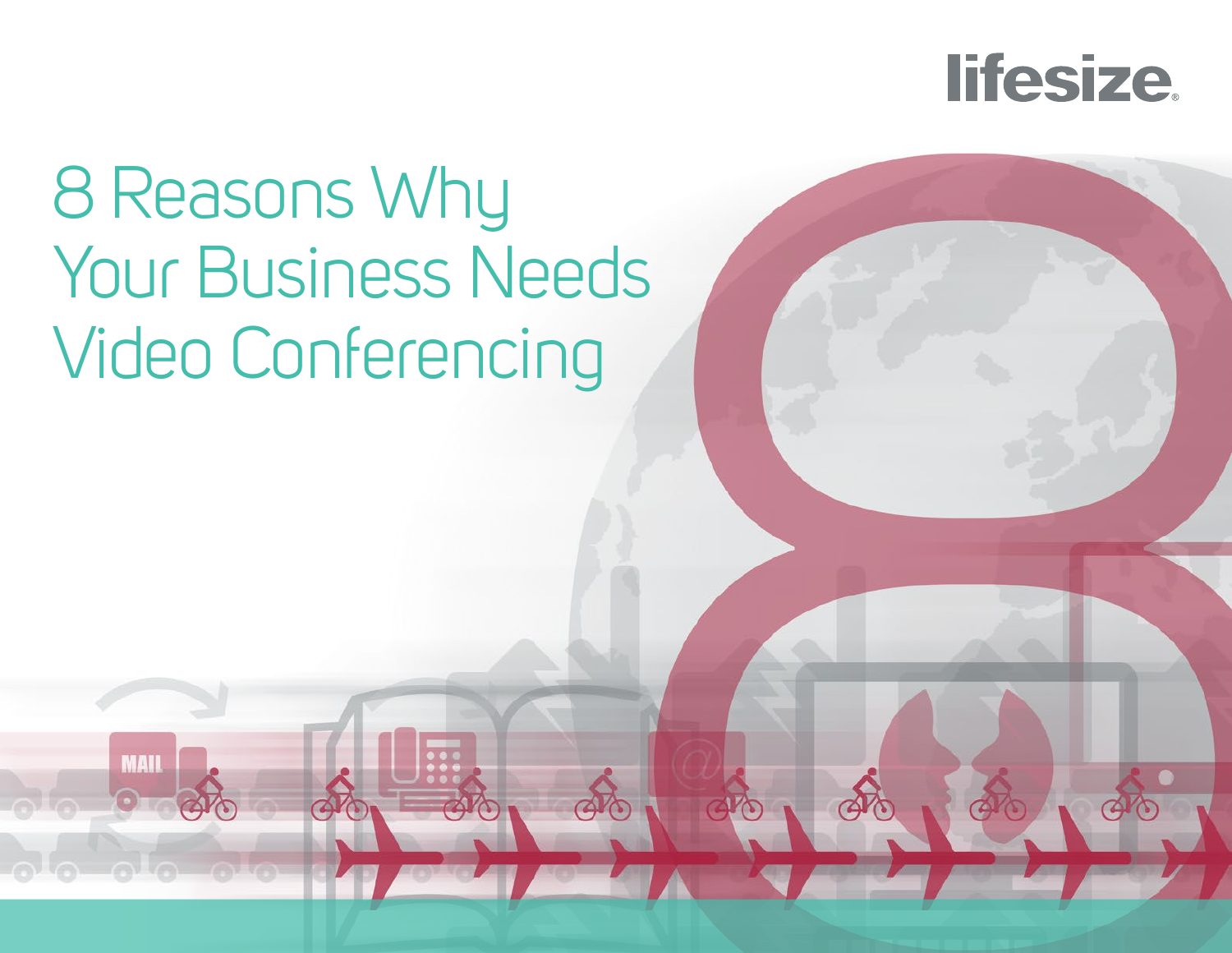## <span id="page-1-0"></span>8 Reasons Why Your Business Needs **Video Conferencing**

| $\circ$ and $\circ$ and $\circ$ and $\circ$ and $\circ$ |  |
|---------------------------------------------------------|--|
|                                                         |  |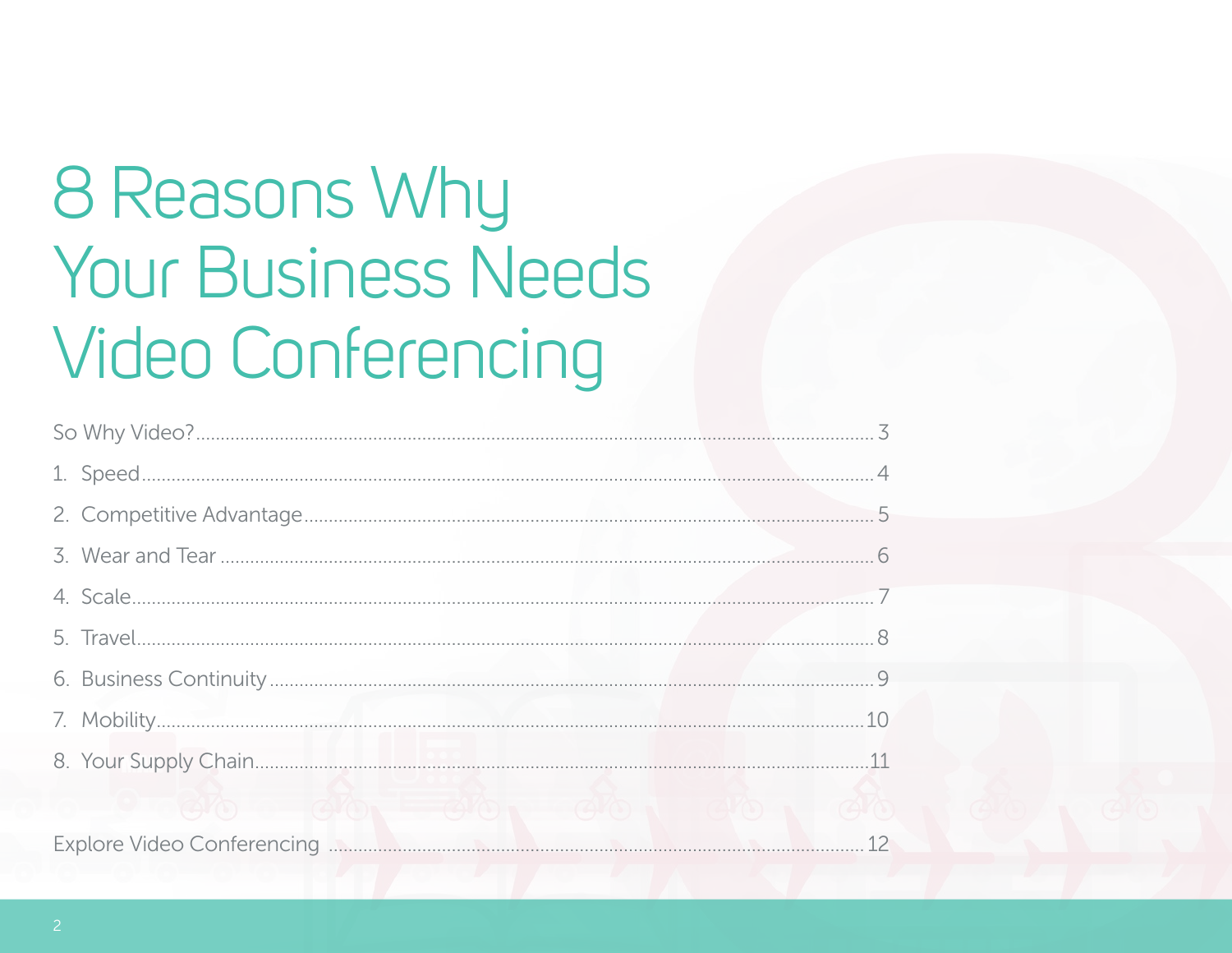# <span id="page-2-0"></span>So Why Video?

In today's globalized business environment, the need to **build strong relationships** with partners, suppliers, internal teams, investors and customers is more important than ever. High-quality video conferencing solutions enable you to communicate as effectively as actually being there in person, helping you to build the engaging relationships needed for success in business.

No longer does travel have to be essential to maintain relationships. No longer do you need to compromise between low-cost and high-quality video. And no longer does sophisticated technology mean a complicated and difficult video experience. Lifesize enables simple, frequent, quality interactions from wherever you are.

If you have questions or want to see for yourself how this technology can help you transform your business, please [contact us.](http://apicom.com.co/contacto.html)

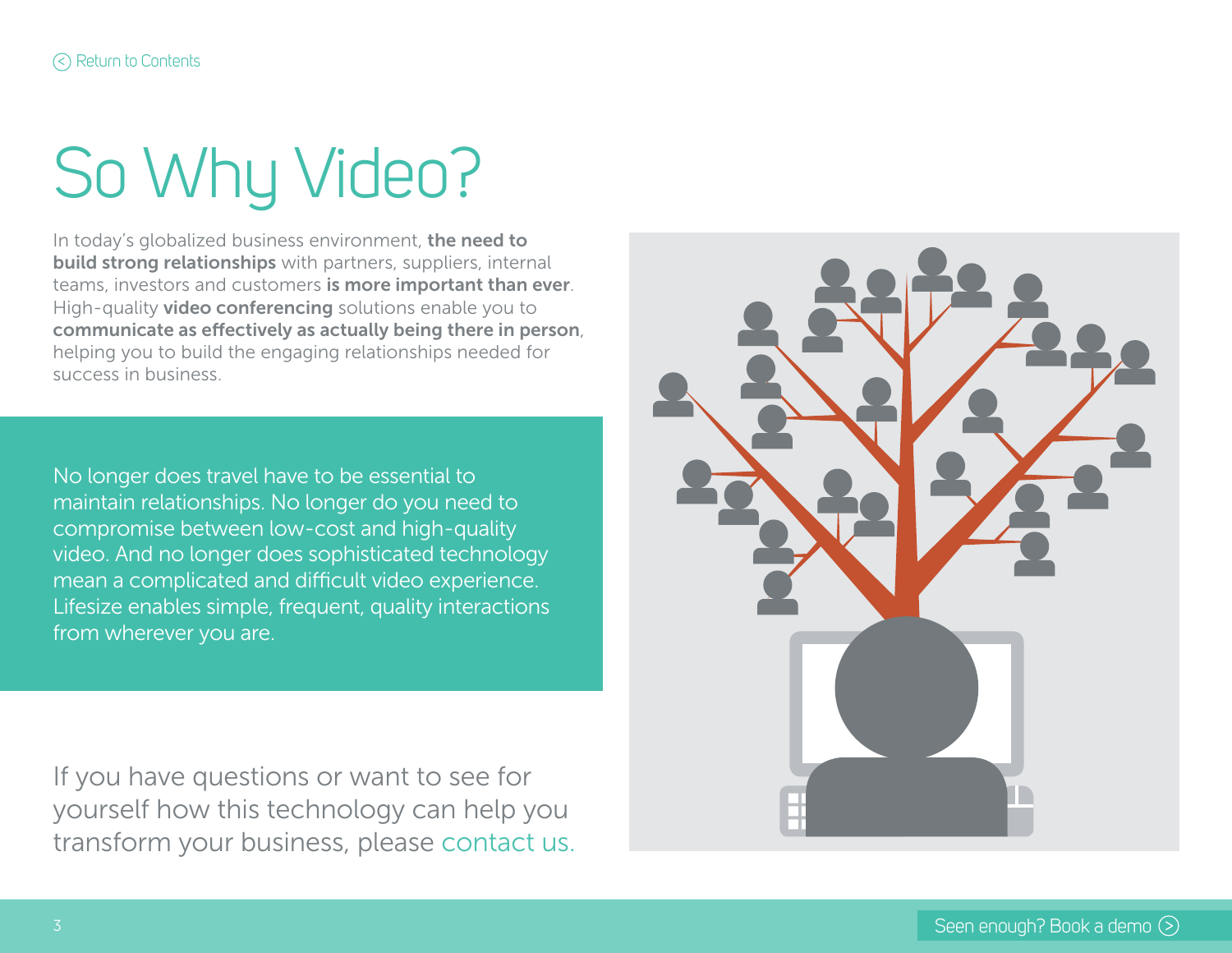## <span id="page-3-0"></span>1. Speed

#### Accelerate the speed of business

The single most compelling reason to install technology is to be more productive. No one ever bought a fax machine to save on postage. Email wasn't designed to save money on paper. Advances in technology for the office have always been about speeding up business rather than the cost savings you could derive.

Over the last 50 years, technology has enabled business to move from a local shop to a global entity. However amazing these technologies have been, there has been a cost - the human connection. Video conferencing enables you to make and maintain that human connection, irrespective of distance.

II Why send an e-mail when you can share a presentation and talk over the report face to face with Lifesize, everyone knows where you stand. **II** 

Paul Panton, Telecommunications Manager, Barnardos

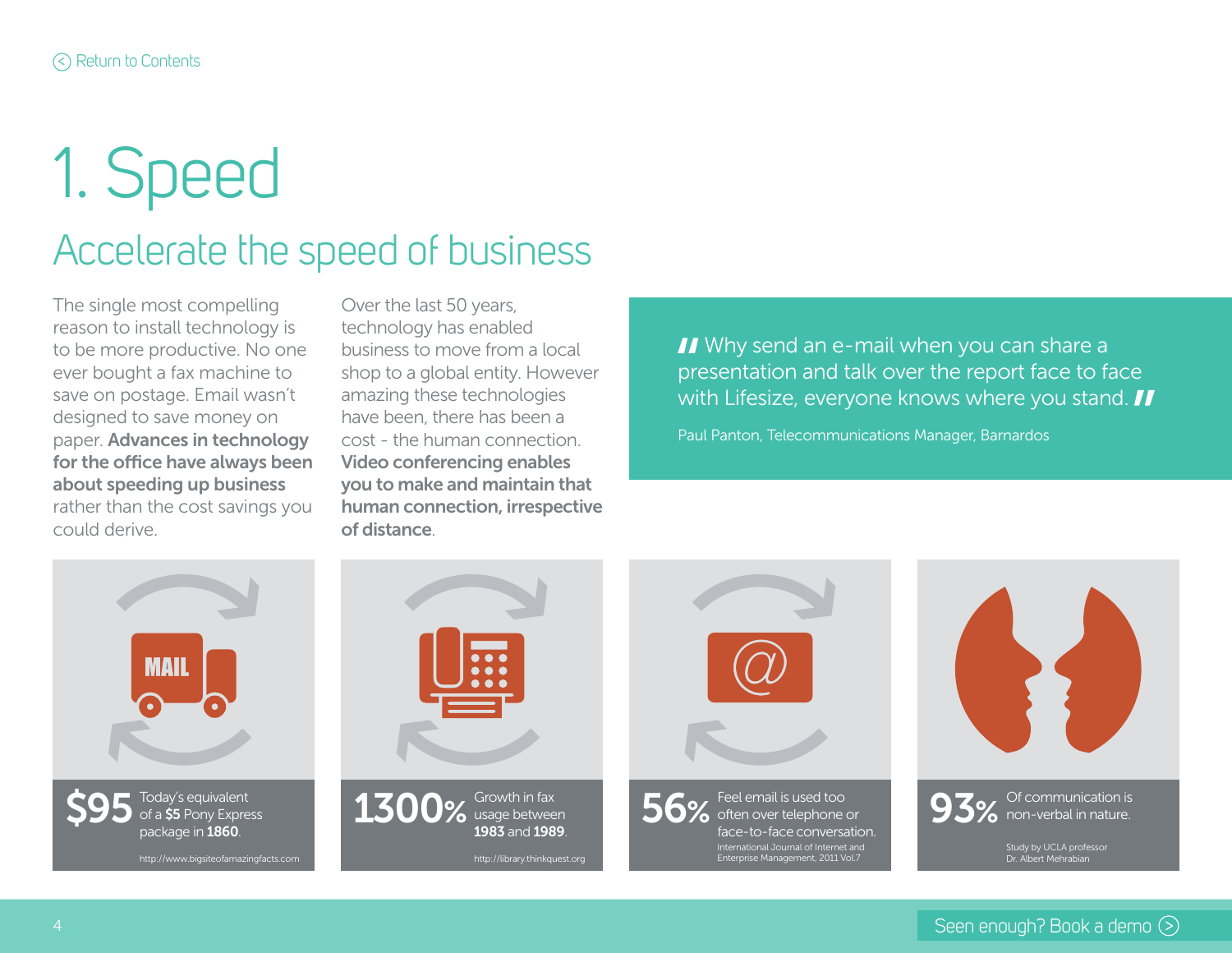### <span id="page-4-0"></span>Who doesn't want a leg up on the competition? 2. Competitive Advantage

**II** One day, picking up a video call will be as ubiquitous as picking up a telephone, and we are excited to be moving in that direction. **II** 

Larry Eisenberg, Executive Director of Facilities Planning & Development, Los Angeles Community College District

Video conferencing has long been thought of as the technology for the other half, something to be used by the bigger guys, the ones handling mergers and acquisitions and the like-not something that the average business could afford or make use of. It isn't like that anymore. Thousands of small to medium sized businesses with limited resources are benefiting from the reach that video conferencing allows them to have.

Meet more people, access a global supply-chain and collaborate with customers and partners in real-time. Businesses that utilize technology leverage their competitive advantage. This has been true since the introduction of technology as diverse as steam engines, the printing press, and email. Video conferencing is simply the next logical step.





1 book : Hundreds of days 263 million books were sold in the US Publishers Weekly, January 2, 2012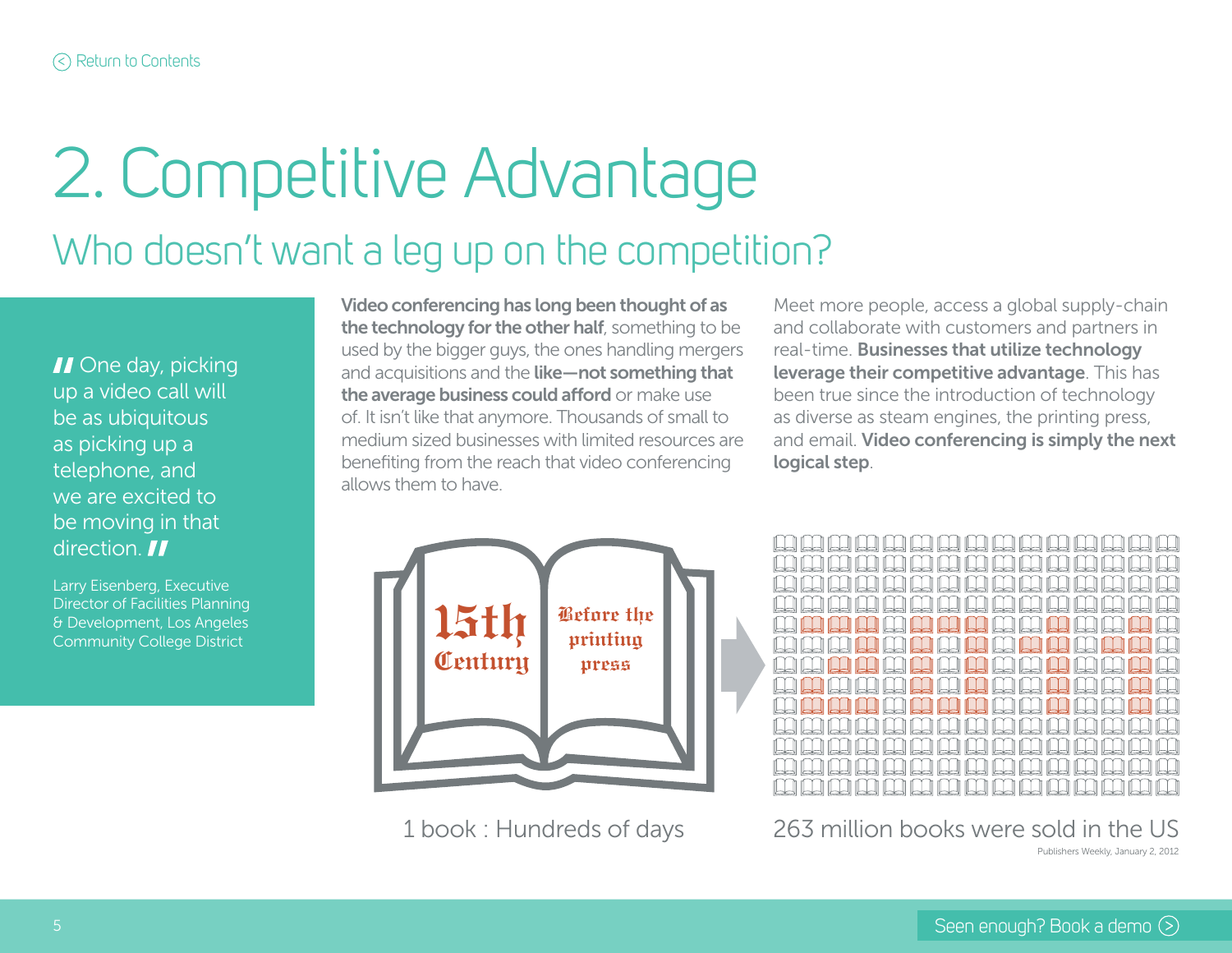<span id="page-5-0"></span>Percentage of workers who say they are Average time spent in rush-hour dissatisfied with their work/life balance traffic jams (per year) 36 hours 18% 23% 2007 14 2008 2009 hours 1982 Harris Interactive for CareerBuilder, 11/2009 Urban Mobility Report, Texas Transportation Institute, 2009

## 3. Wear and Tear

#### Achieving a better work/life balance just got easier

Finding the perfect work/life balance can be tough. With the expectation of being available 24/7, the daily commute, the weekly meeting at HQ, frequent customer meetings, it can seem that you live on the road. Traveling for work is fine, but when you barely make it home for your weekends, it's not so great.

Hosting even some of your meetings over video can help reduce your own 'wear and tear', meaning you can go around the world – or simply across the country – and be home in time for dinner, homework, bath-time, tee ball practice… or even just get in some more time at the driving range! Frequent flyer miles are good, but a healthy, well-rounded lifestyle is even better.

**II** Our technicians used to repeat the trainings over and over again at every office. Now, we train in five countries at the same time. Not only does it save on travel, but it saves an enormous amount of precious time. **II** 

Dirk Robberechts, Information Systems and Infrastructure Manager, Toshiba TEC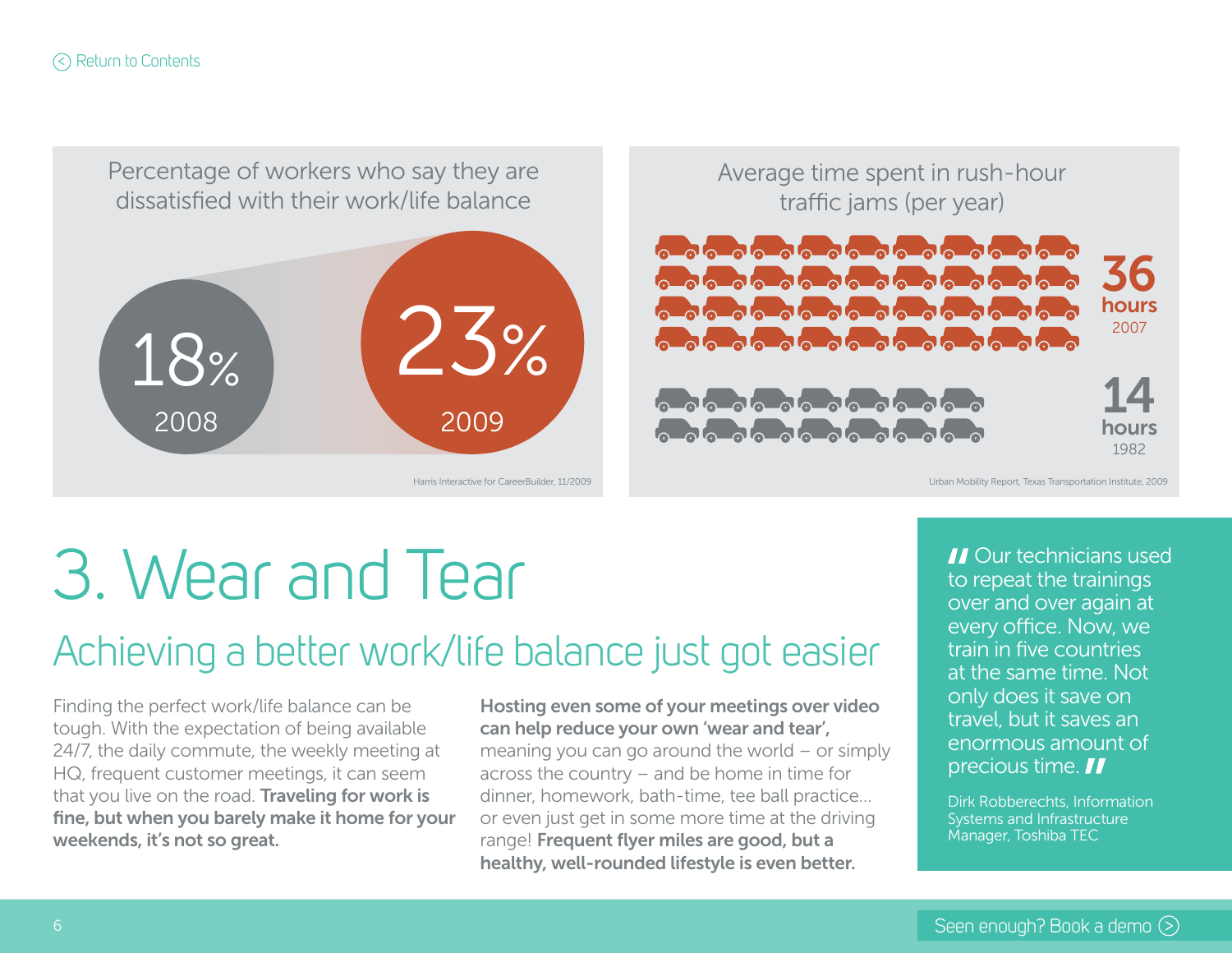## <span id="page-6-0"></span>4. Scale

### What you need, when you need it

In the past, companies were required to purchase a fixed capacity of "technology boxes" if they wanted to deploy video conferencing infrastructure throughout their organization. Those days are over. The enormous financial step previously required to move from low quality 'free' or web conferencing services to HD business video has dramatically reduced. Virtualization and more sophisticated software means you can now start small with your video strategy and build up as you need it, easily and more cost-effectively than ever before.



 (On UVC) This is a big step toward making video deployments easier to justify, deploy and support. [T]his type of infrastructure 'rightsizing' with a gradual expansion path will become the industry norm in the next few years.

Ira M. Weinstein, Senior Analyst and Partner, Wainhouse Research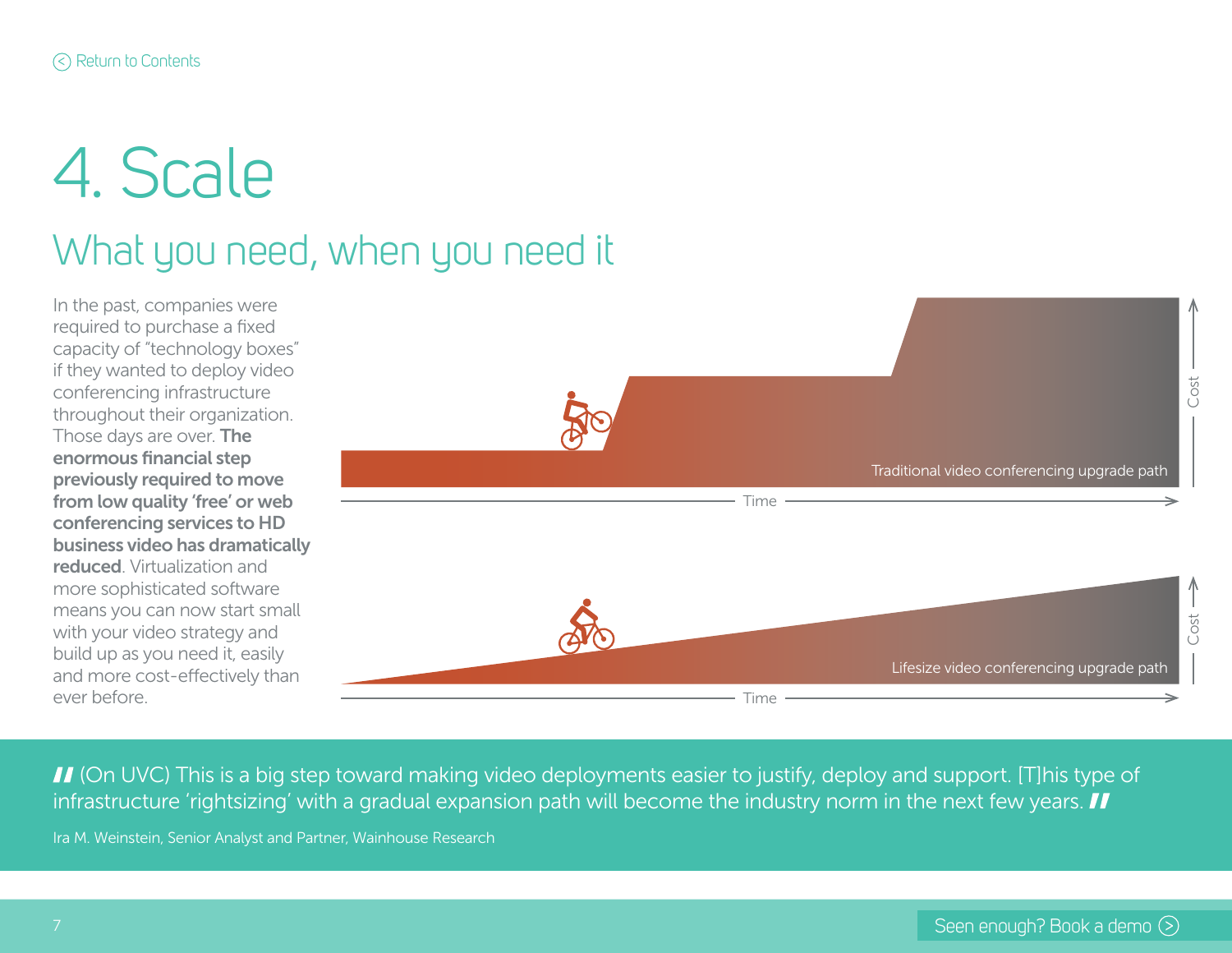# <span id="page-7-0"></span>5. Travel

### Business that moves at the speed of light

The golden age of travel is very much over. Airlines are not getting faster, and travel is not getting better. Flying today is about volume of passengers not enhancing the travel experience for customers. You want your travel to be low cost but more importantly, you want convenience. Today even a flight of a few hours can seem like a hassle.

The Concorde was scrapped not because it was too fast; it failed because it was too slow. Even though it was the fastest airplane in the world, the point to point time was still too long. Technology allows instant communication. The long term trend of air travel provides more efficient transportation to ever larger numbers of people. But that doesn't help businesses save time. Businesses need to think differently and video is part of this revolution.

II Our conference rooms at headquarters are just booked solid. We have definitely reduced development time and travel using these systems. **II** 

Thomas Fenady, Director of IT, Activision

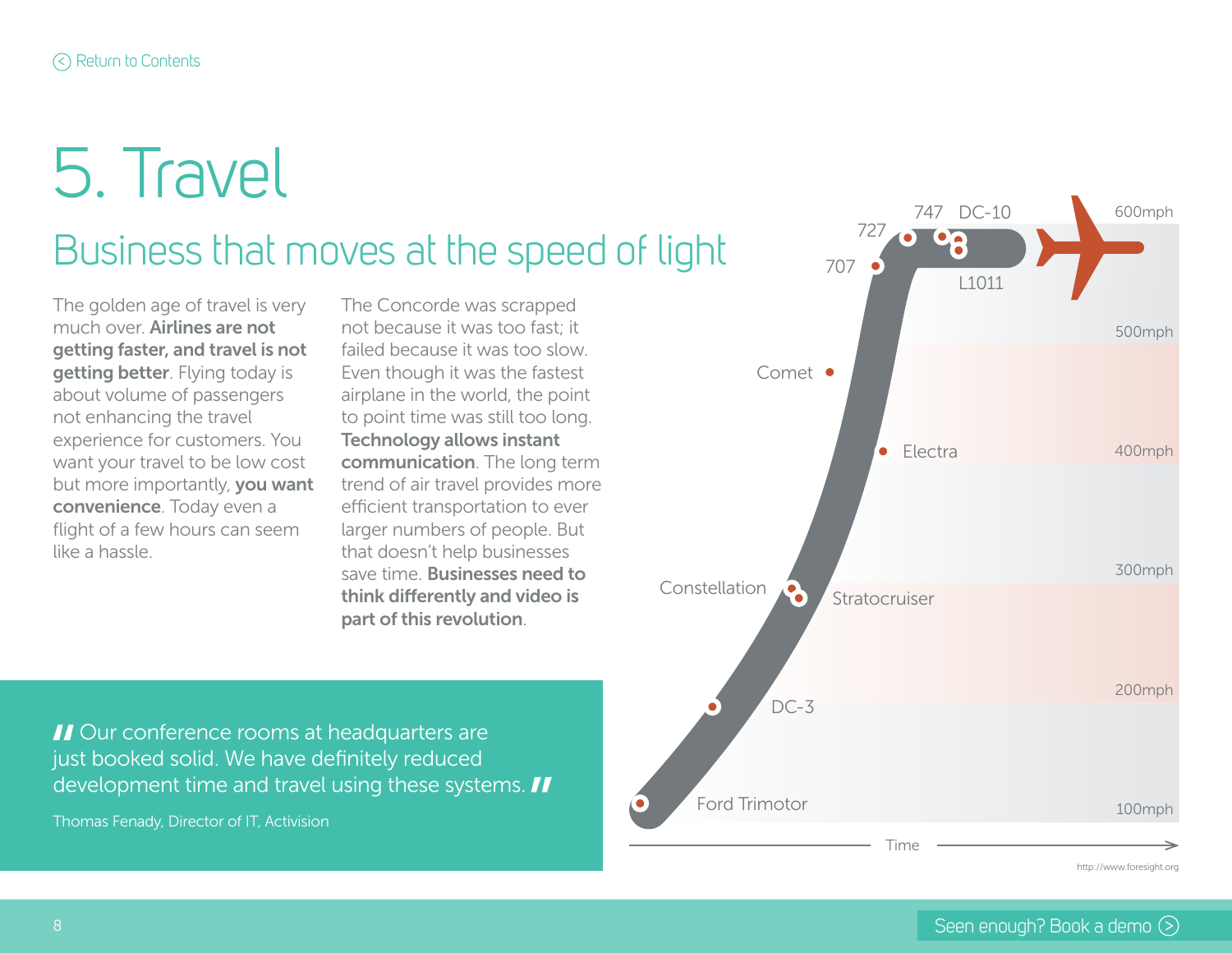### <span id="page-8-0"></span>Don't let Acts of God interfere with closing the deal 6. Business Continuity



80% of businesses affected by a major incident either never re-open or close within 18 months.

http://www.computerweekly.com

The weather, fire, natural disasters, epidemics… the list of factors that can affect business, which are often totally out of our control, can be scary. The 2010 ash cloud over Europe grounded over 100,000 flights and left over 10 million people stranded. The economic cost of norovirus (NoV)-associated food-borne outbreaks alone is \$5.8 billion annually in the United States.

It's said that 80% of businesses affected by a major incident either never re-open or close within 18 months. But it's not all doom and gloom! Video conferencing can keep you connected, and help ensure your business stays up and running – from a different location, even if disaster strikes.

II HD video provides another dimension of interaction that no other form of communication can. It is nice to see someone's face when we are making such important decisions in a time of crisis. **II** 

Francisco Sanchez, Jr. Public Information Officer, Houston TranStar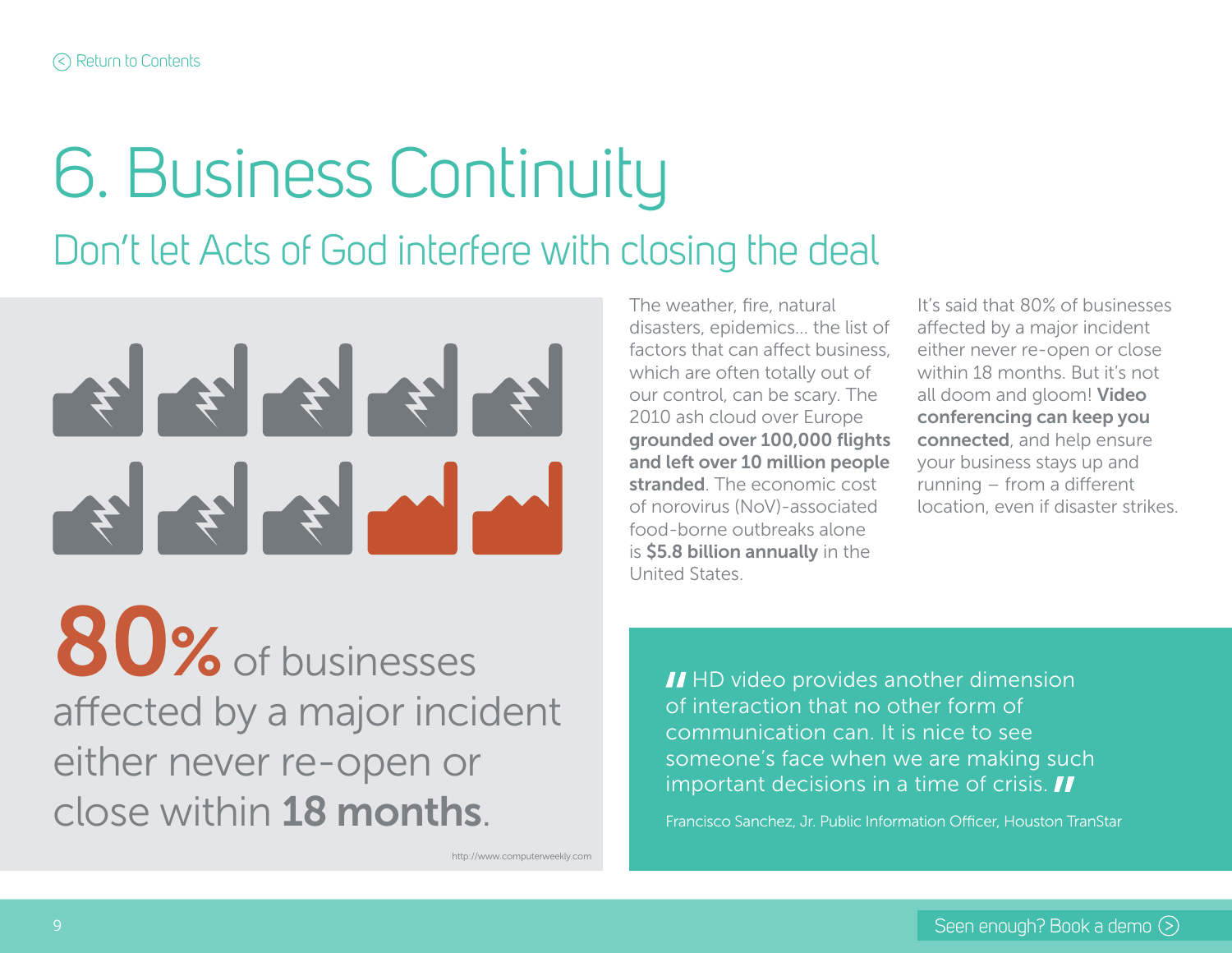### <span id="page-9-0"></span>Mobile…taking over the world 7. Mobility



Mobile workers have always had to tolerate missed opportunities for communication and collaboration. But with the exponential growth of mobile devices, nearly everyone in the world has a yet unrealized video conference device with them wherever they go.

With the increasing BYOD (Bring Your Own Device) trend, including mobile in your video conferencing strategy is paramount. It allows collaboration over video in the same way, with the same functionality, as you would have in your office. Additionally, it's just as easy and cost-effective.



II Whether the device of choice is a laptop, tablet, smartphone or new software application, companies no longer have to scramble to provide needed infrastructure and support. **II** 

Staff, InAVate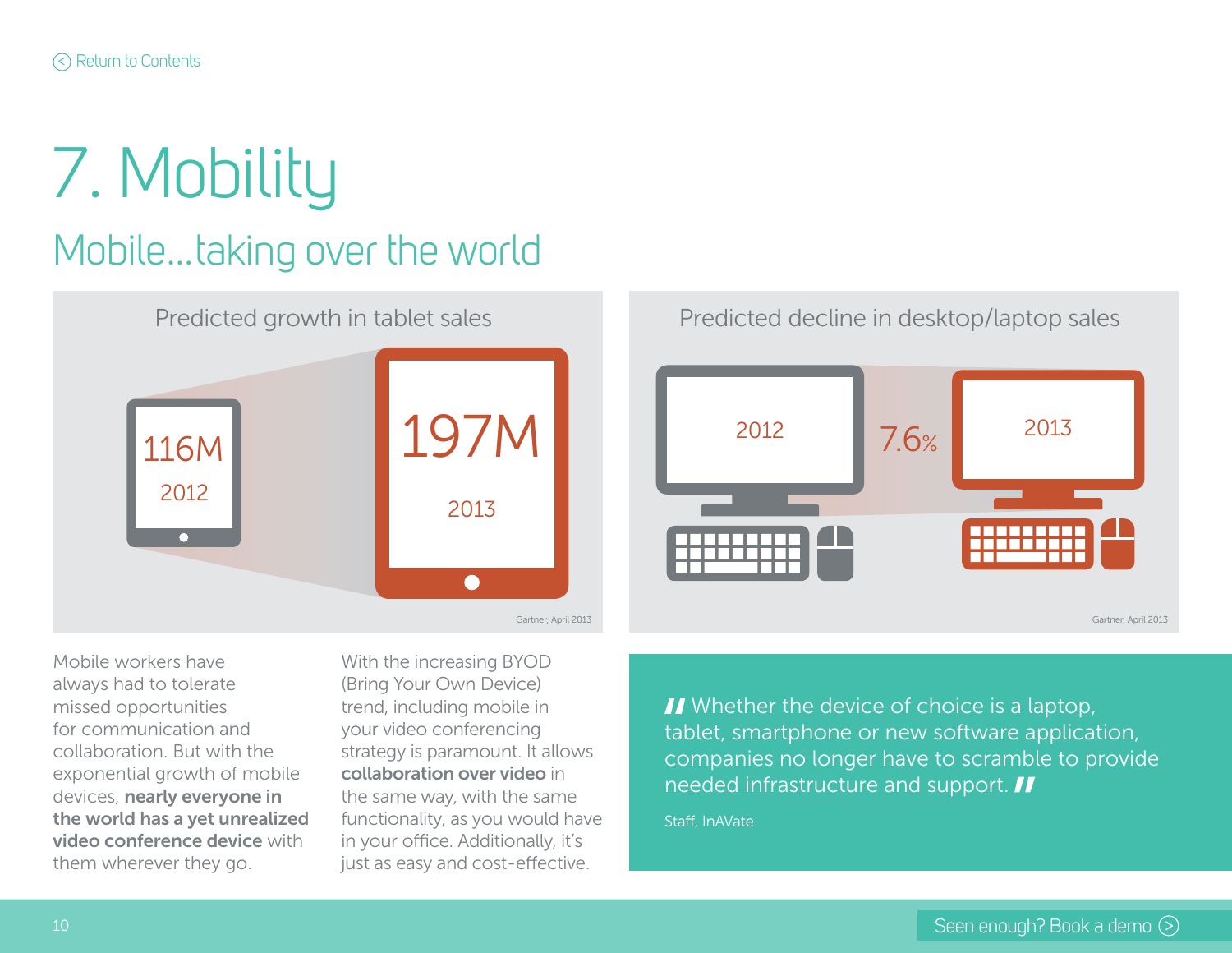Growth of world internet usage

<span id="page-10-0"></span>



http://www.jnternetworldstats.com

### 1,000 miles away, 6 feet apart 8. Supply Chain

II For us, face-to-face communication is key. In order to build trust and rapport with partners, vendors and customers, you have to interact with them on the most personal level possible. Lifesize does that for us. It's hard to imagine doing business without it. **II** 

Rahul Subramaniam, Managing Director, DevFactory

252 million domain names registered globally as of December 2012

38 million home-based businesses in the US

Publishers Weekly, January 2, 2012 http://www.businessforhome.org/

There was a time when customers and suppliers were all within the same town; today it's more likely they are spread across the country, or the world. As business that was local becomes more global, how do you establish and maintain relationships from afar? You need to be able to build human connections irrespective of distance, and connect with more people in less time.

Consider how websites enable businesses to connect with clients they could never previously reach. Video bridges the gap between distance and the personal touch by giving you the ability to connect, as if you were there, more efficiently, effectively and affordably than ever before.